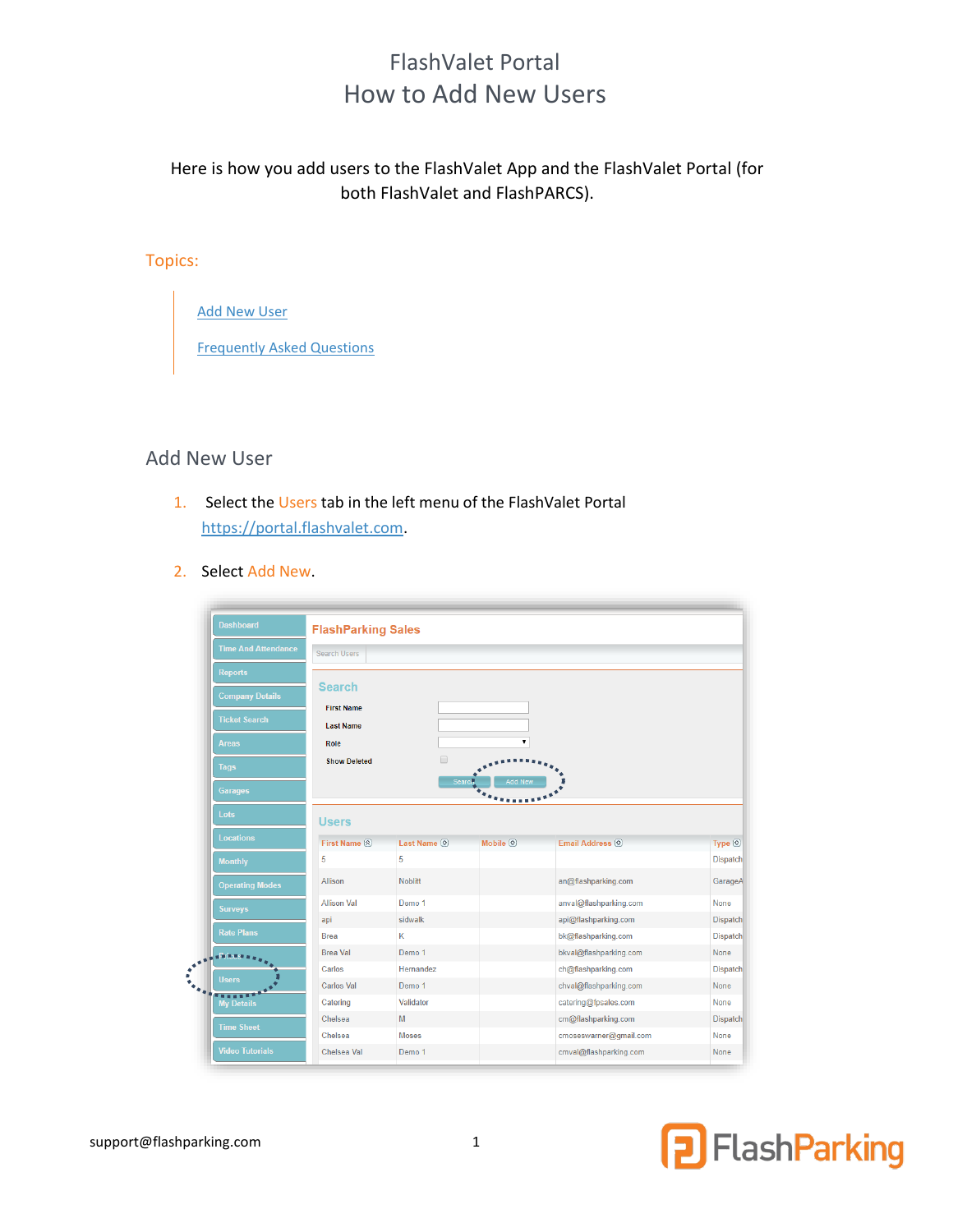3. Enter the user information in the Details section, and include an Email Address for the Dispatcher user type to serve as the username.

| <b>Assign Equipment</b>    |                             |                      |
|----------------------------|-----------------------------|----------------------|
|                            | Search Users                |                      |
| <b>Time And Attendance</b> |                             |                      |
| Reports                    | <b>Details</b>              |                      |
|                            |                             | required field.      |
| <b>Company Details</b>     | <b>Email Address</b>        |                      |
| <b>Ticket Search</b>       | <b>First Name</b>           |                      |
| <b>Areas</b>               | <b>Last Name</b>            |                      |
|                            | <b>State</b>                | ۷                    |
| <b>Tags</b>                | <b>Mobile Number</b>        |                      |
| <b>Garages</b>             | Payroll ID                  |                      |
| Lots                       | Password                    | x                    |
|                            | <b>Repeat Password</b>      | $\star$              |
| Locations                  | <b>Master Valet</b>         | $\Box$               |
| <b>Monthly</b>             | <b>Can Monitor</b>          | $\Box$               |
| Equipment                  | <b>Receive Email Alerts</b> | $\Box$               |
|                            | <b>User Type</b>            | Valet<br>۷           |
| <b>Operating Modes</b>     | Location                    | ۷                    |
| <b>Surveys</b>             | <b>Ticket Type</b>          |                      |
| <b>Rate Plans</b>          | <b>Front Desk</b>           | $\Box$               |
|                            | Provider                    | $\Box$               |
| <b>Prices</b>              | <b>Validation User Only</b> | $\Box$               |
| <b>Users</b>               | <b>Validator Skip PIN</b>   | $\qquad \qquad \Box$ |
|                            |                             |                      |

4. Select User Type to manage the new user's access to the FlashValet App.

|       |                       | <b>Use Cases</b>      |                                   |
|-------|-----------------------|-----------------------|-----------------------------------|
|       |                       | Log in to<br>Location | Log in to Garage<br>(Garage Mode) |
|       | Valet                 |                       |                                   |
| Types | <b>Dispatcher</b>     | x                     |                                   |
| User  | <b>Garage Manager</b> |                       | x                                 |
|       | Garage and Dispatcher | x                     | x                                 |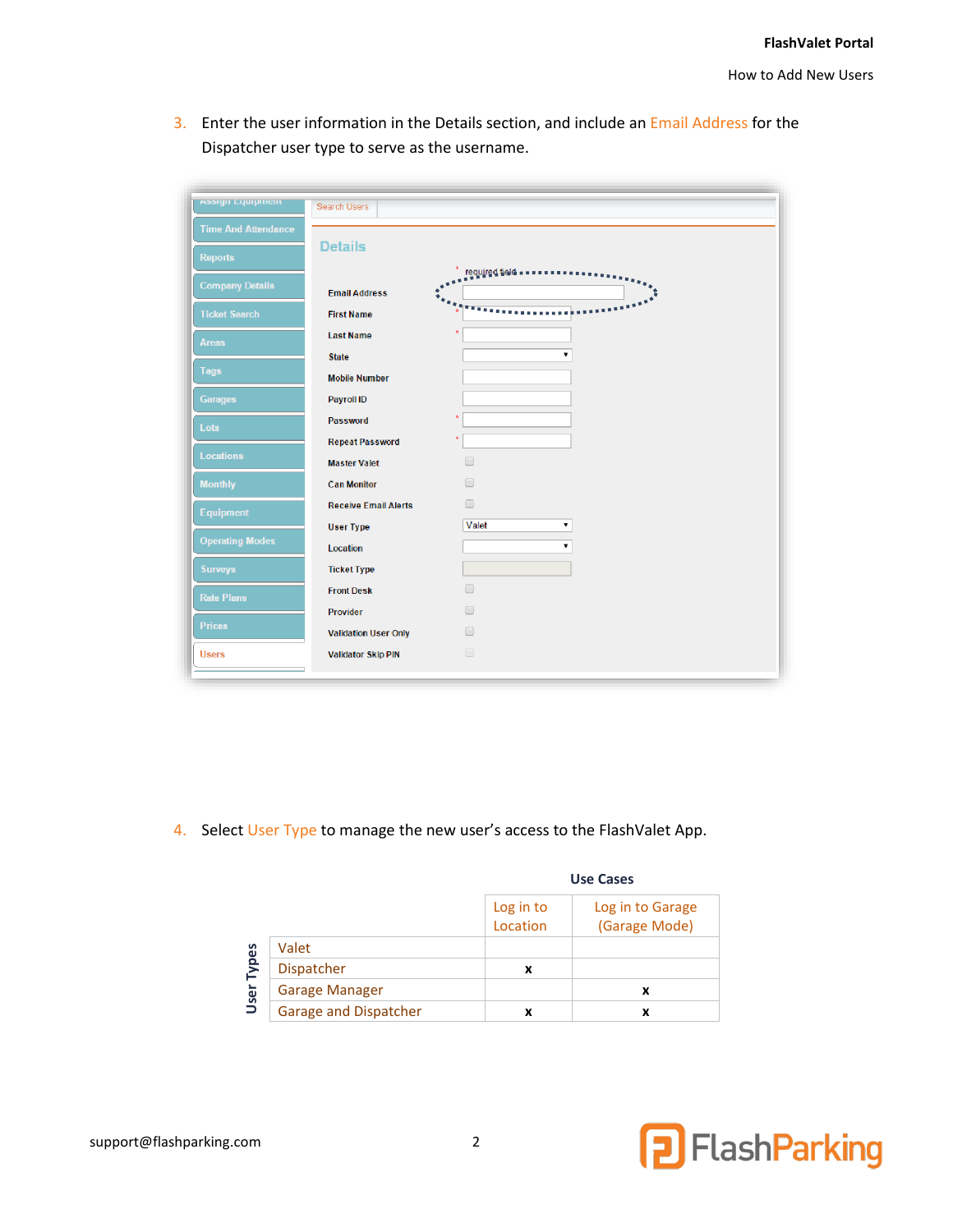5. Select Roles to manage the new user's access to the FlashValet Portal:

| <b>Roles</b>               |      |            |        |
|----------------------------|------|------------|--------|
| <b>Monthly Accounts</b>    | ۰    |            |        |
| <b>Operations</b>          | ۰    |            |        |
| Payroll                    | ۰    |            |        |
| <b>Reports Only</b>        | ۰    |            |        |
| <b>Time And Attendance</b> | ۰    |            |        |
|                            | Save | <b>New</b> | Cancel |
|                            |      |            |        |

| <b>Use Cases</b> |
|------------------|
|------------------|

|                            | Location<br><b>Manager</b> | Monthly<br><b>Accounts</b><br>FlashValet | Accounting |
|----------------------------|----------------------------|------------------------------------------|------------|
| <b>Monthly Accounts</b>    | x                          | x                                        |            |
| <b>Operations</b>          | x                          |                                          |            |
| Payroll                    | x                          |                                          |            |
| <b>Reports Only</b>        |                            |                                          |            |
| <b>Time and Attendance</b> | x                          |                                          |            |

**Roles**

<span id="page-2-0"></span>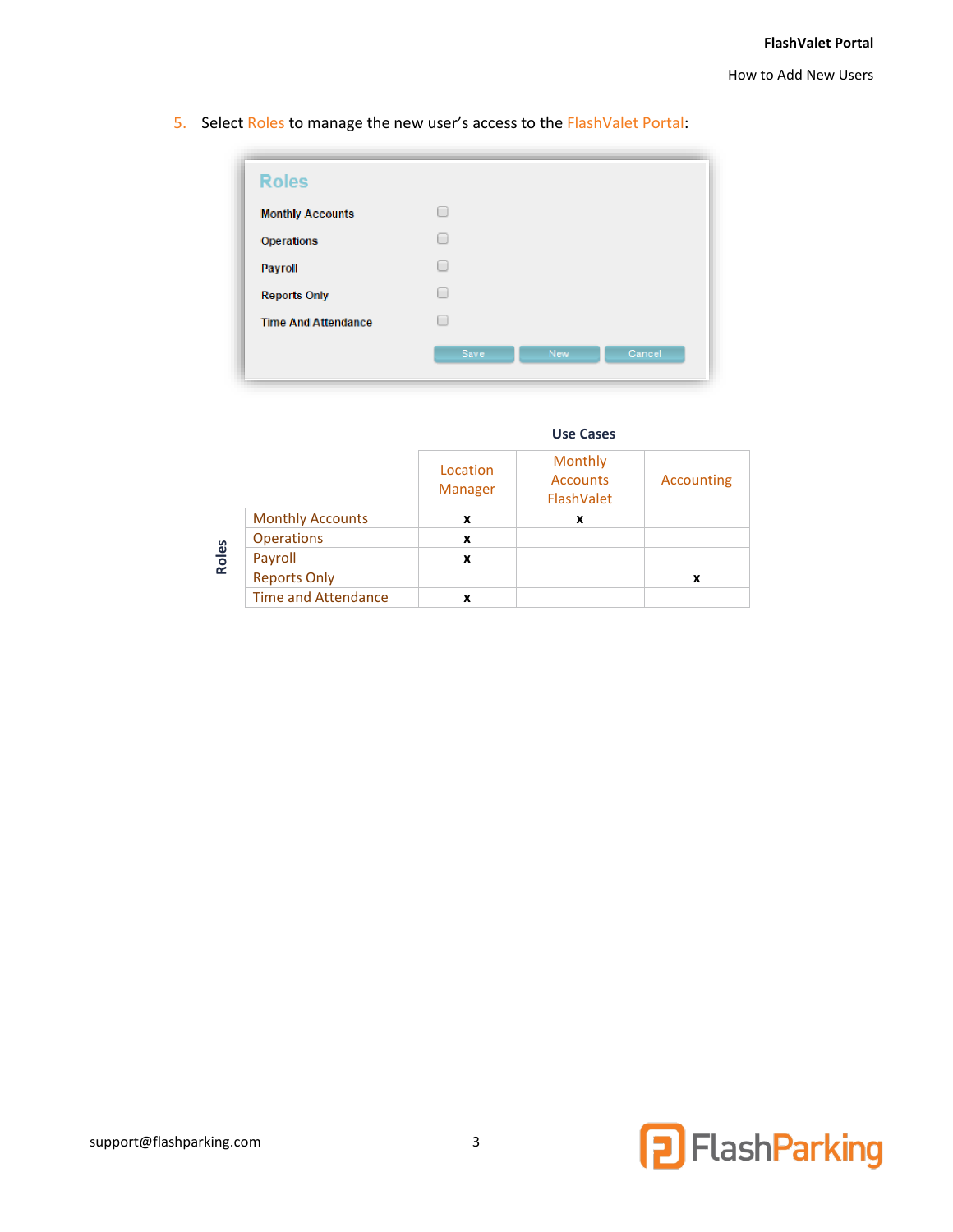# Frequently Asked Questions

## What settings should a location manager have?

Here is a sample user configuration that has access to both the FlashValet App and the FlashValet Portal:

| <b>Time And Attendance</b><br>Search Users<br><b>Reports</b><br><b>Details</b><br><b>Company Details</b><br>Created:<br><b>Ticket Search</b><br><b>Garages</b> | Time Sheets Shift Summaries<br>1/4/2018 11:14 AM |
|----------------------------------------------------------------------------------------------------------------------------------------------------------------|--------------------------------------------------|
|                                                                                                                                                                |                                                  |
|                                                                                                                                                                |                                                  |
|                                                                                                                                                                |                                                  |
|                                                                                                                                                                |                                                  |
|                                                                                                                                                                |                                                  |
|                                                                                                                                                                | required field                                   |
| Lots<br><b>Email Address</b>                                                                                                                                   | janedoe@flashparking.com                         |
| <b>First Name</b><br>Locations<br>Last Name                                                                                                                    | * Jane<br>* Doe                                  |
| <b>Monthly</b><br><b>State</b>                                                                                                                                 | ▼                                                |
| <b>Operating Modes</b><br><b>Mobile Number</b>                                                                                                                 |                                                  |
| Payroll ID                                                                                                                                                     |                                                  |
| <b>Surveys</b><br>Password                                                                                                                                     |                                                  |
| <b>Users</b><br>Repeat Password                                                                                                                                |                                                  |
| <b>My Details</b><br>Master Valet                                                                                                                              | $\Box$                                           |
| Can Monitor<br><b>Time Sheet</b>                                                                                                                               | $\qquad \qquad \Box$                             |
| Receive Email Alerts<br><b>Video Tutorials</b>                                                                                                                 | $\qquad \qquad \Box$                             |
| User Type                                                                                                                                                      | Dispatcher<br>▼                                  |
| Location                                                                                                                                                       | ▼                                                |
| <b>Ticket Type</b>                                                                                                                                             |                                                  |
| <b>FlashPARCS Tag</b>                                                                                                                                          |                                                  |
| <b>Front Desk</b>                                                                                                                                              | $\Box$<br>$\Box$                                 |
| Provider<br>Validation User Only                                                                                                                               | $\Box$                                           |
| Validator Skip PIN                                                                                                                                             | $\Box$                                           |
|                                                                                                                                                                |                                                  |
| <b>Roles</b>                                                                                                                                                   |                                                  |
| <b>Monthly Accounts</b>                                                                                                                                        | $\overline{\mathcal{L}}$                         |
| Operations                                                                                                                                                     | ø<br>$\Box$                                      |
| Payroll<br><b>Reports Only</b>                                                                                                                                 | $\Box$                                           |
| <b>Time And Attendance</b>                                                                                                                                     | ø                                                |
|                                                                                                                                                                | Cancel Delete<br>Save <b>Save</b><br>New 19      |
|                                                                                                                                                                |                                                  |
| <b>Override Rates</b>                                                                                                                                          |                                                  |
| <b>Operating Mode</b>                                                                                                                                          | Pay Rate<br><b>Rate Plan</b>                     |
| No results found                                                                                                                                               |                                                  |

#### Why can't I log into the FlashValet app?

Ensure the user's User Type is set to Dispatcher or Garage and Dispatcher. Ensure the User Type is set to Garage Manager or Garage and Dispatcher for locations using Garage Mode.